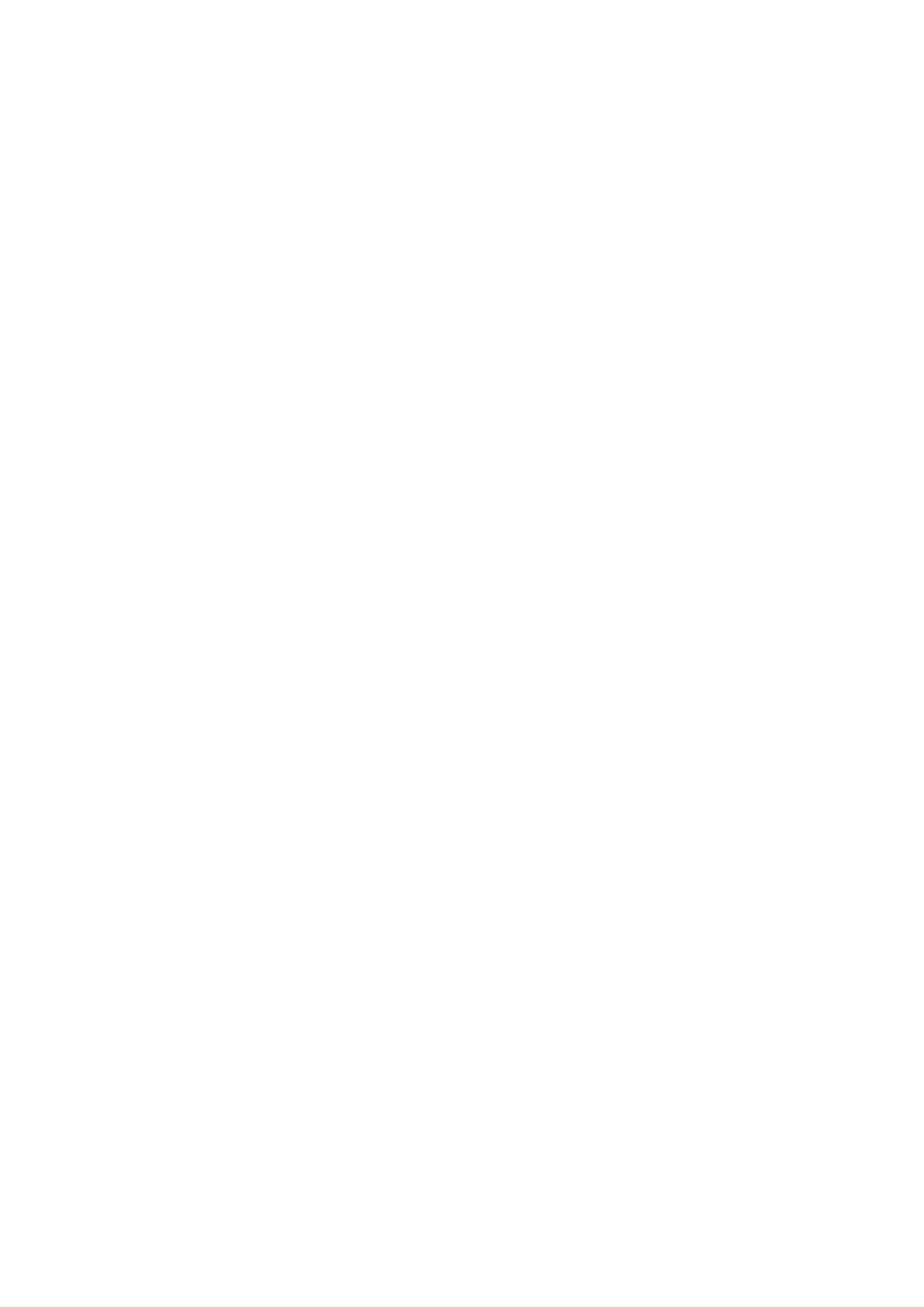### Catalog

| 7. Equipment operation sequence ------------------------------- |
|-----------------------------------------------------------------|
|                                                                 |
|                                                                 |
|                                                                 |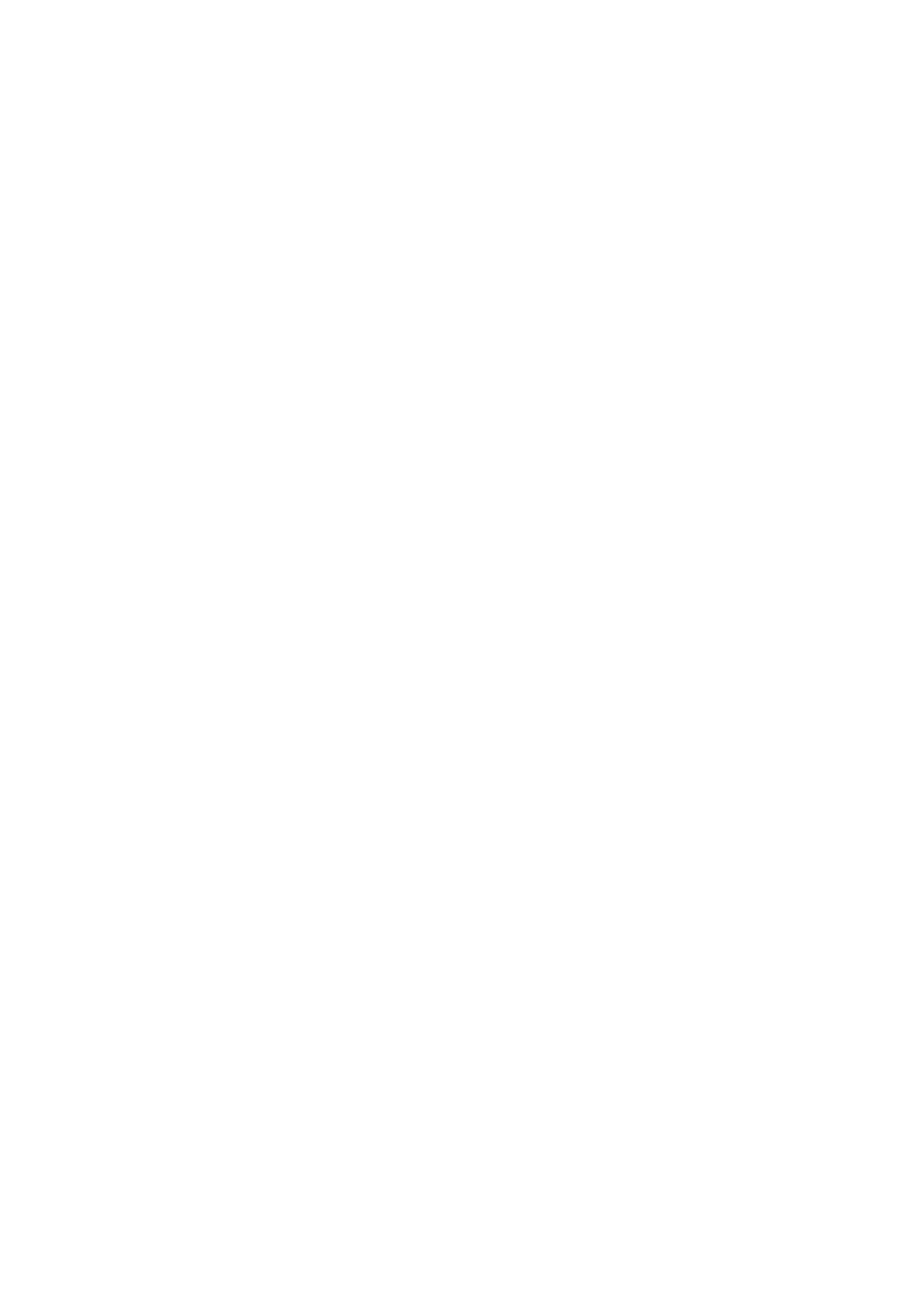#### **1. Instrument Description**

The warranty period of this instrument is one year. In the warranty period, the instrument quality problems to implement free maintenance. charge maintenance outside the warranty period. The instrument users can get the consulting services of manufacturers for life. (The shelf life of the probe is three months, except for the special customized long life probe.)

Please note that the following are not covered by free warranty:

(1) Mechanical damage. Failure caused by falling, colliding, not taking lightly;

(2) Failure or damage caused by self-modification, adjustment or maintenance;

(3) Circuit overload caused by failure to perform external wiring as required and failure to comply with the input and output electrical specifications;

(4) Damage caused by force majeure such as natural disasters;

(5) This guarantee is valid within the People's Republic of China;

### **2. Safety Notice**

The central part of the magnetic saturator is a strong magnetic field. The equipment may cause strong interference or even damage to the surrounding electronic equipment when it is in operation, and it has an attractive effect on ferromagnetic materials. Any equipment or objects that are sensitive to magnetism and ferromagnetic should be kept away from this equipment.

Only trained operators can operate the equipment, equipment maintenance, maintenance operations should be carried out in the case of power failure, in the operation should be at least two personnel with operational qualifications in the presence.



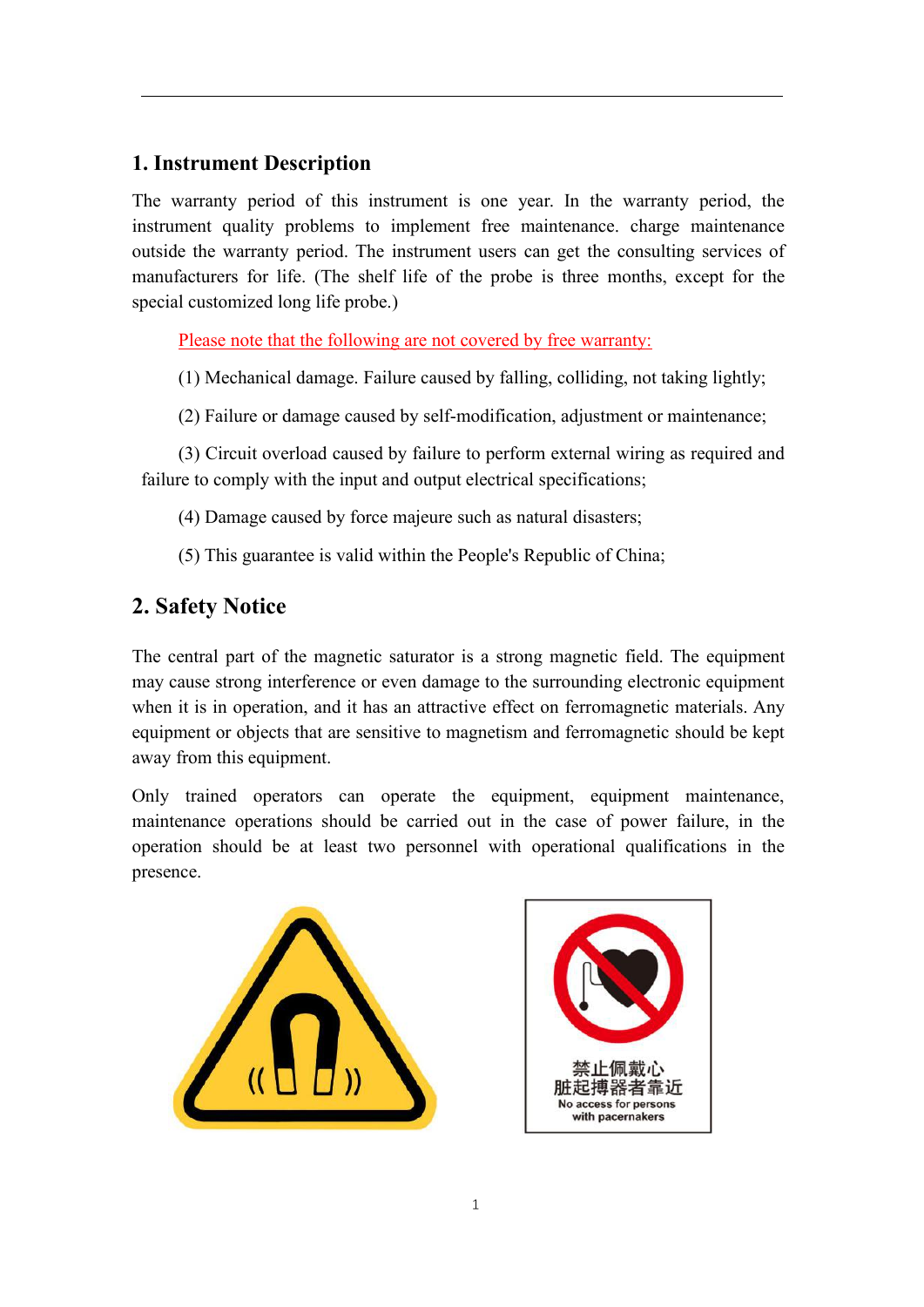#### **3. Precautions for use**

 $(1)$  the electronic parts of this equipment, the power supply specifications are:

Voltage :180~240 V/AC

Frequency :50/60 Hz

Note: Make sure the enclosure is connected to the earth reliably before the equipment is energized.(Use a three-core power socket with secure grounding)

Failure caused by the use of power specifications other than the provisions is not covered by warranty.

(2) use of the electronic part of this equipment ambient temperature is  $-10^{\circ}$ C $\sim$ 50°C, humidity is 10% $\sim$ 85%.

(3) earthing resistance of this equipment enclosure shall be less than  $100\Omega$ .

(4) the electronic part of the device is energized, open the enclosure.

(5) the electronic part of the equipment is a precision equipment, in the process of moving, transport should be lightly held gently. Special packing boxes shall be used during transportation.

#### **4. summary**

#### **4.1 Technical background**

Based on the theory of classical Magnetic flux leakage detection technology, BKN MFL-06 Magnetic flux leakage flaw detector has accumulated a lot of practical experience on the basis of traditional theory after ten years of deep research. In recent years, with the rapid development of large-scale integrated circuit technology, real-time large data computing algorithm can be realized. The company keeps track of the latest technology, in the circuit, software, probe and other aspects of breakthrough. BKN MFL-06 Magnetic flux leakage flaw detector benefits from the above aspects, excellent performance, far exceeding various industry standards.

#### **4.2 Scope of application**

BKN MFL-06 Magnetic flux leakage flaw detector can be used for the detection of various magnetic materials, such as steel pipe, steel bar, steel wire, etc. on-line or off-line inspection.

Compared with eddy current detection, Magnetic flux leakage has the advantages of large penetration depth and certain detection ability to the inner wall of pipe. The instrument has been widely used in oil industry sucker rod, pumping pipe, steel pipe and other detection. also suitable for tube rod detection in other industries.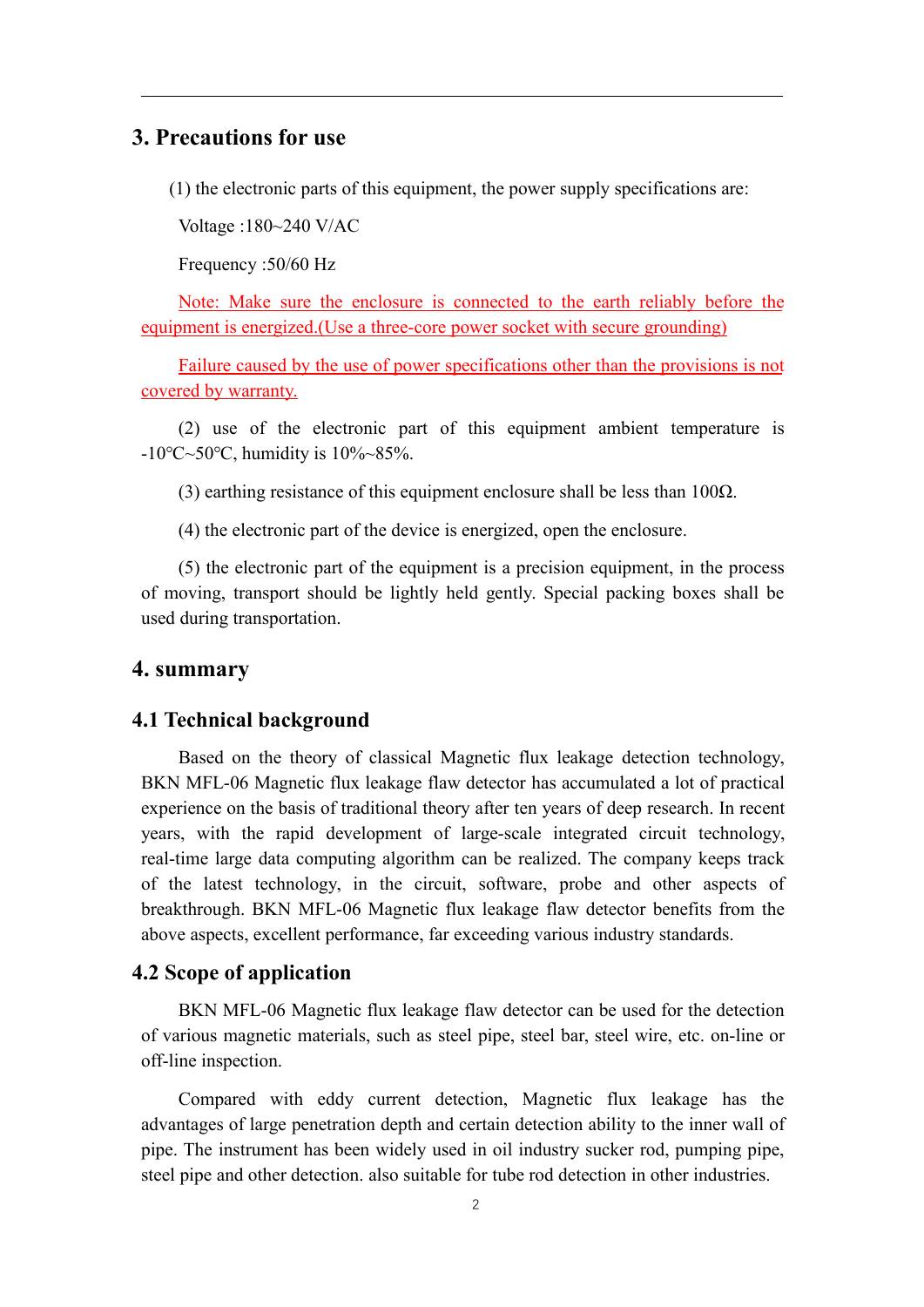#### **5. Technical parameters**

◆ Specification :2  $3/8$   $\nu$  ~6  $5/8$  pipe fittings

False alarm rate :≤0.5%

Failure rate :≤0.02%

Detection coverage :≥100%

 $\blacklozenge$  SNR: S/N  $\geq$ 12(dB), for manual defects, detection equipment produces a minimum S/N of 3:1

◆Detection channels :6

 $\blacklozenge$  Thickness range :1~12 mm

Continuous operation :24 hours, stable performance parameters

Accuracy of position resolution :20 mm

◆ Oualcomm Filtering :0.1 Hz~650 Hz

Low pass filter :1 Hz~10000 Hz

Gain :0~90 dB continuously adjustable, step 1 dB

Test method: the drill pipe does not move, the probe car automatically forward and backward

◆ Test speed :30 m /min, not less than 15 m /min

 $\bullet$  sensitivity of through hole detection :1.6 mm through hole (calibrated with 8 holes)

◆Blind area :100 mm (drill pipe body)

◆ compressed air :0.4~0.6 MPa

 $\triangle$  Electricity: AC220V (-10%~+10%)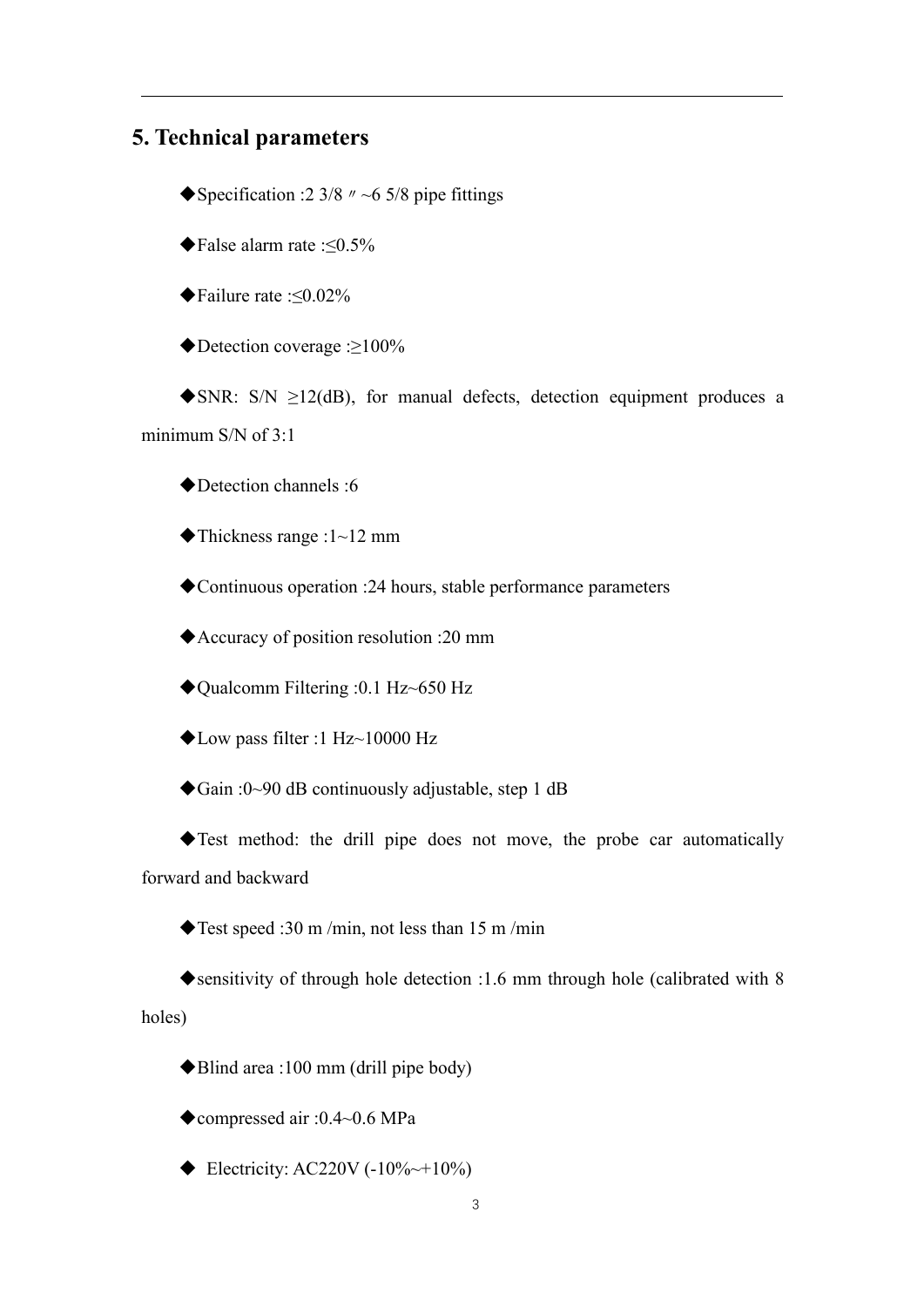Working temperature :-10℃~50℃

#### **6. Equipment composition**

- A 、 portable notebook and Magnetic flux leakage interface operating system;
- B 、 Magnetic flux leakage detection instrument;
- C 、 automatic skid system
- D magnetization coil magnetic saturation system;
- E 、 ring probe sensor;
- F v pneumatic support system;

G 、 supporting control and distribution, instrumentation, power, randomly provided tools and spare parts;

H、 Calibration Sample Tube

#### **Magnetization System and Principle**

For magnetic nondestructive testing, the first is the design of magnetization to let the detected workpiece reach the magnetic saturation state, which is the basis of magnetic detection. In order to improve the efficiency of magnetic circuit, it is necessary to optimize the structure of magnetic circuit.

The function of the excitation power supply is to provide the current for the transverse magnetization, and then to convert it into a steady magnetic field through the magnetization. In testing, the magnetic field magnetized the drill pipe passing through the magnetizing device, and then formed an inductive magnetic field of sufficient strength in the drill pipe, which provided the basis for the feasibility of Magnetic flux leakage detection. thus, it seems that whether a sufficient intensity excitation magnetic field source and a sufficient intensity magnetic induction intensity can be generated in the steel tube will determine whether the defects in the detection can be detected; in order to optimize the detection signal, there needs to be a best magnetization state in the detection, which can be achieved by adjusting the current size of the magnetic saturation power supply (the current regulation operation is simple and should be the preferred method).

#### **7. Equipment operation sequence**

(1) Turn on the POWER main power switch on the right side of the distribution cabinet.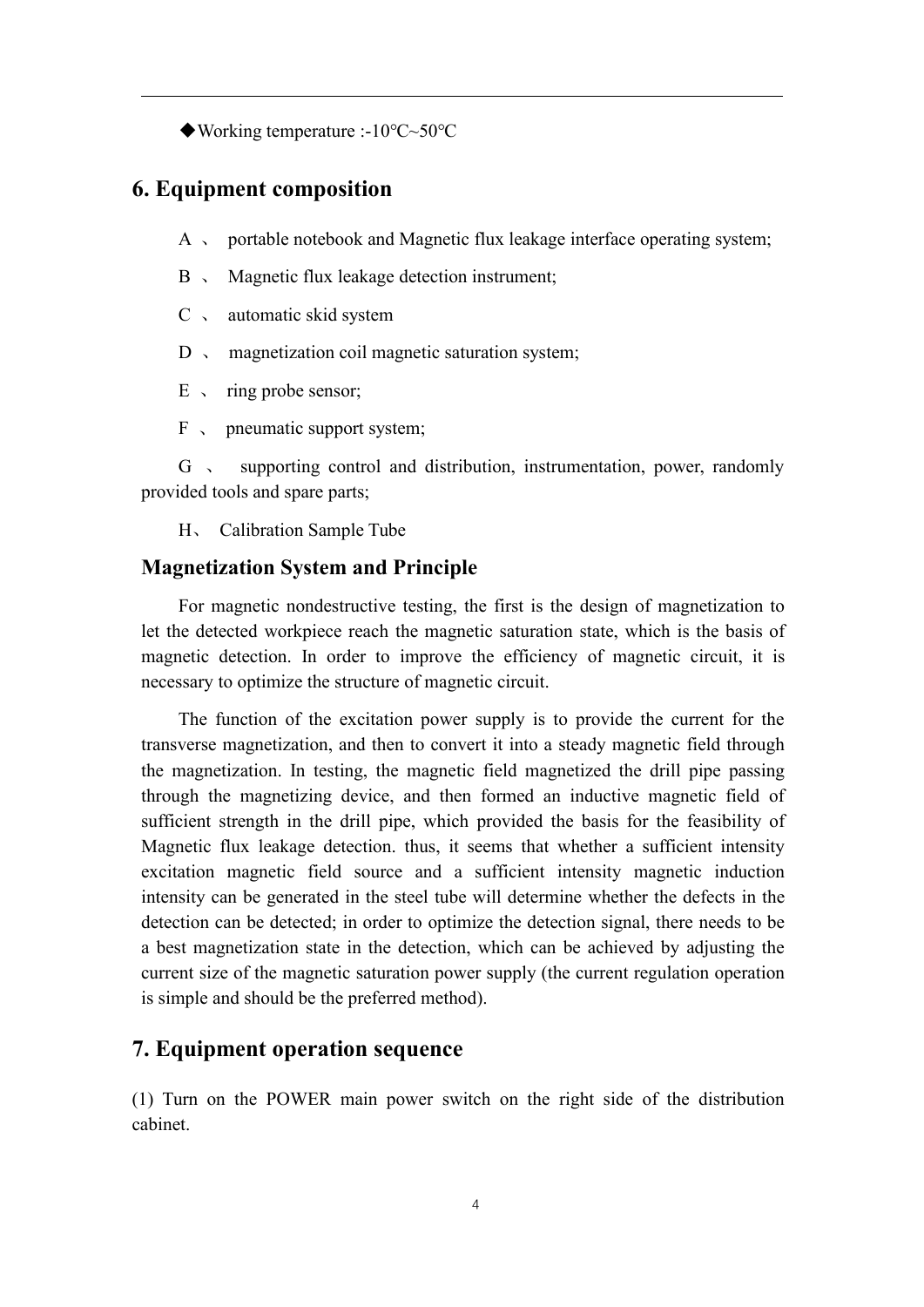

(2) Place the drill pipe on the pneumatic support system, select the Magnetic flux leakage ring probe sensor to install on the automatic pulley system according to the type of drill pipe detected, open the lock buckle, load the sample drill pipe, and then close the lock buckle



(3) Connect the probe 2, probe 3, probe 4, I/O interface, network communication, power supply line behind the instrument, and dial the power switch to the starting block.Note: Probe 1 position do not connect the probe line, probe 2,3,4 is a 6-channel detection system.



Then the other end of the probe line is connected to the probe socket, and the magnetic saturation power cord is connected to the magnetic saturation socket.

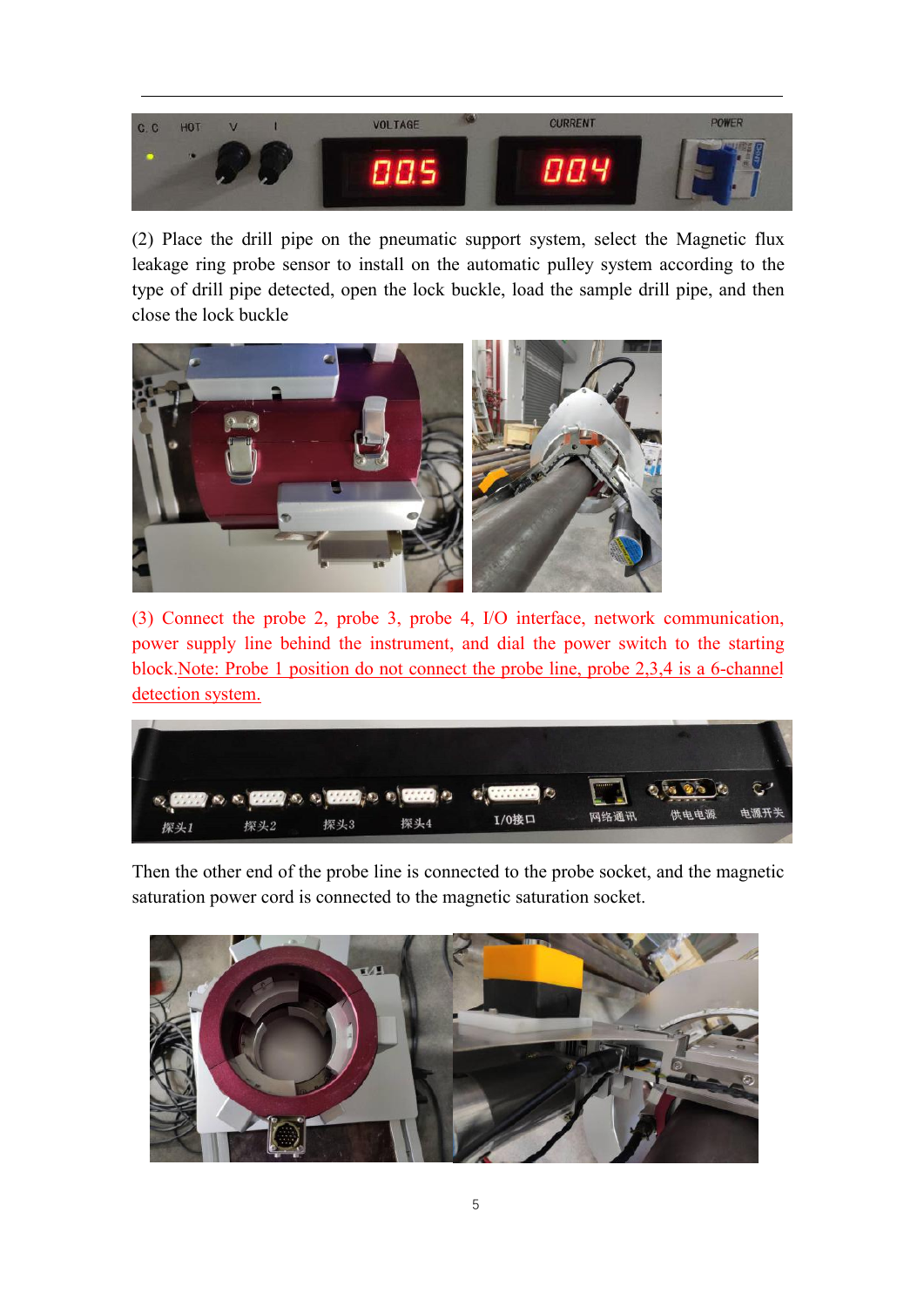(4) Open the Magnetic flux leakage software of the portable computer type, check the connection status of the software and instrument (see figure below) and set the parameters.



(5) Start the motor switch on the portable magnetic flux leakage, carry on the reference setting and signal acquisition, then detect the drill pipe, observe the Magnetic flux leakage detection interface graphics.

Note: When the motor starts, the magnetizing coil power supply and synchronous signal are turned on at the same time

 $(6)$  Click on the circuit settings of the software interface

Adjust system parameters: start delay, stop delay, sampling rate.

Adjust circuit parameters: high pass, gain

Adjusting alarm zone parameters: warning value and scrap value

 $(7)$  Click on the filtering settings of the software interface

Adjust filter parameters for each channel: high pass filter, low pass filter, broadband, multiple (gain)

(8) Adjust the parameters, start the automatic pulley system, reconfirm the test pattern of drill pipe sample, ensure that the signal of 8 standard sample holes of drill pipe sample can be detected completely.

(9) The automatic pulley system and drill pipe samples are taken out respectively, and the drill pipe that needs Magnetic flux leakage detection is placed on the starting support system, and the Magnetic flux leakage detection is carried out using the parameters of the current circuit setting and filter setting.

(10) Take the file name, start the motor switch on the automatic pulley system, start to detect the current drill pipe, the subsequent drill pipe detection signals and graphics can be automatically collected through the computer software control system.

#### **8. Software Operations Guide**

For Nanjing BKN Automation System Co., Ltd. BKN MFL-06 Magnetic flux leakage detection system matching application software. The main functions of the software are detection signal acquisition, real-time data processing, control signal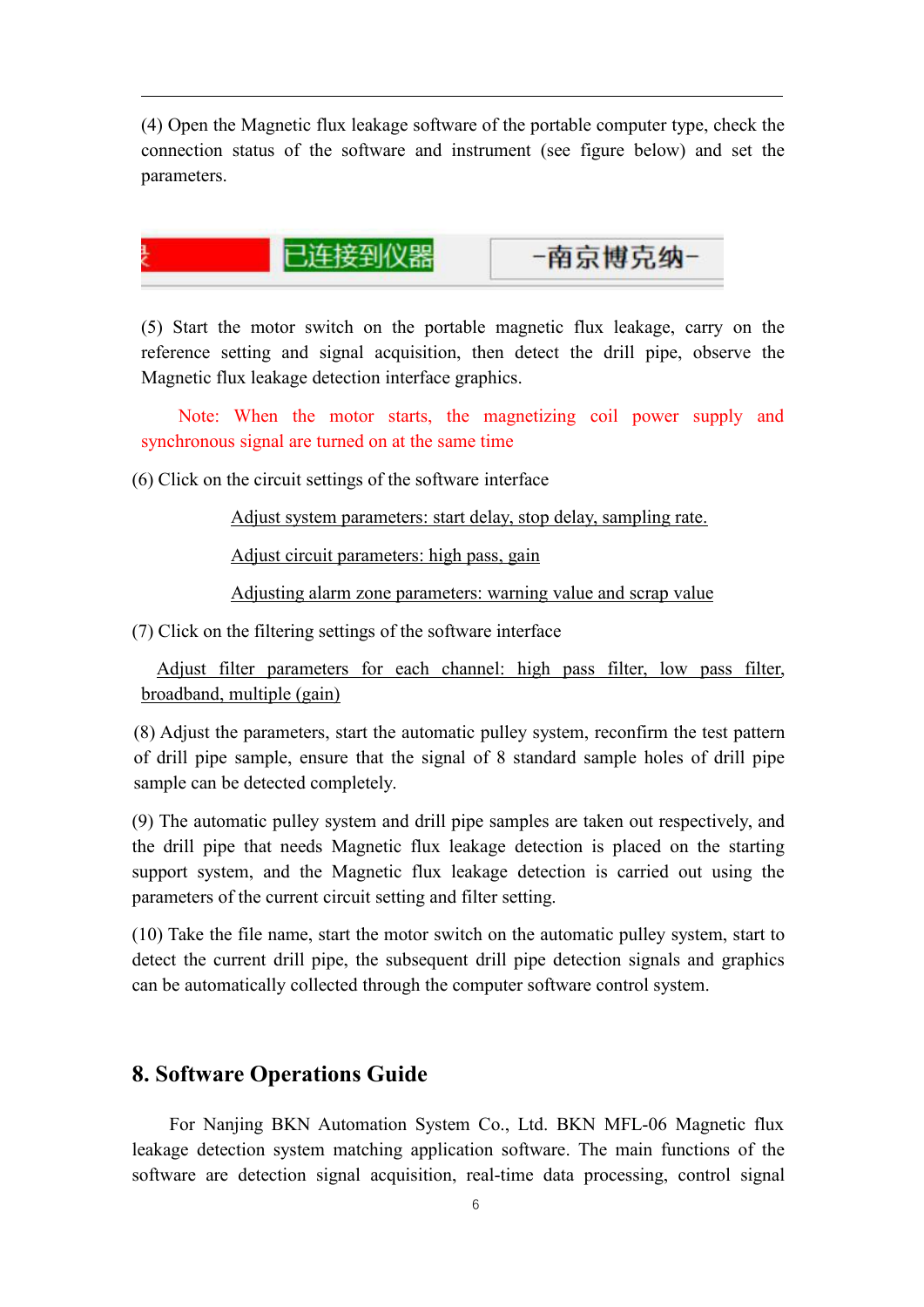output and input, real-time transmission of detected data; the main functions of the server program are related parameters manual and automatic setting, system settings, speed testing, channel testing, data acquisition and analysis, including data real-time receiving, processing, graphical display, data storage, analysis, automatic calibration, single drill tube detection report, the total report of this test, detection waveform and report printing.

The software interface is mainly divided into: the whole interface waveform display area, circuit equipment area (most parameters are related to the hardware performance of Magnetic flux leakage instrument), filter setting area, record preservation and printing area.



#### **8.1 Parameter setting**

This software takes into account that outdoor use of the field keyboard input is more inconvenient, the company uses a humanized pure mouse input method. To set parameters, click on the number to set the parameters, and then the system will pop up a digital soft keyboard. Use the mouse on the soft keyboard to click on the value to enter, click on the "ENTER" to complete the input,

| 最小值:1          |                | 最大值:99           |              |
|----------------|----------------|------------------|--------------|
|                |                |                  |              |
| $\overline{7}$ | 8              | $\boldsymbol{9}$ |              |
| 4              | 5              | 6                | c            |
|                | $\overline{2}$ | 3                | <b>ESC</b>   |
|                | 0              |                  | <b>ENTER</b> |

if you want to give up the input, click ESC "."Note: the power supply of the instrument must be turned on when setting the parameters, so that the instrument is in working condition, otherwise the set parameters are invalid!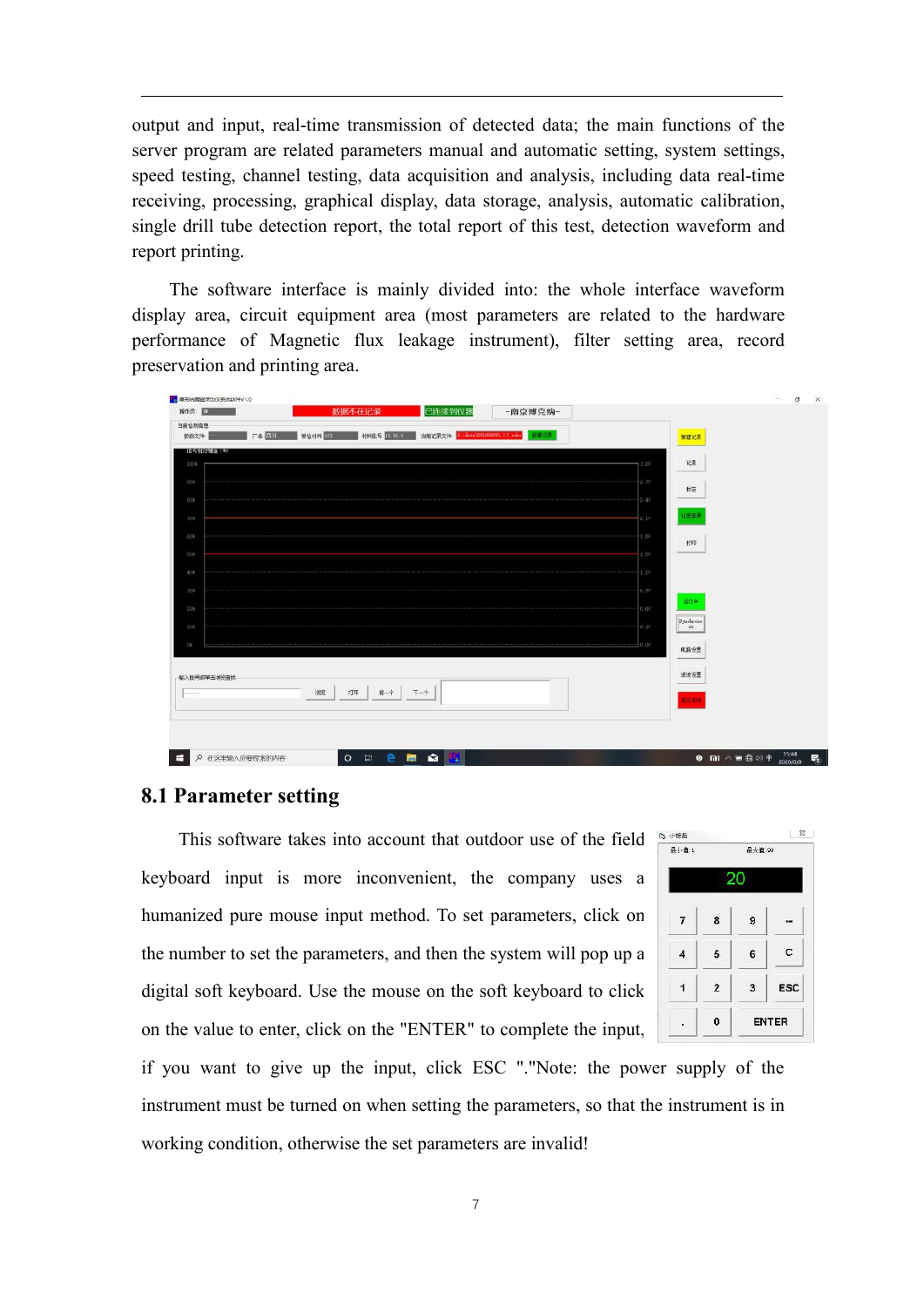#### **I. Above the interface:**



- 1. Shows whether the instrument is connected to the instrument, i.e. the instrument and Magnetic flux leakage software are successfully communicated
- 2. Current detection information: record setting information, can record drill pipe Magnetic flux leakage detection information
- II. Below interface: Record batch number query



system

#### **III. Right side of interface:**

◆◆: Instrument detection status, operation and stop



运行中

◆◆: synchronous mode, when the instrument starts to check whether in the synchronous gear, when the Magnetic flux leakage equipment motor switch on, in this mode the instrument starts to detect at the same time

电路设置

◆◆: adjustment of parameters in circuit setting, adjustment interface appears after clicking

| 系统参数           |      |                   | 电路参数  |     | 报警区参数 |      |    |        |
|----------------|------|-------------------|-------|-----|-------|------|----|--------|
| 启动延时- 100      |      | (mn)              | 高通一   | 3.0 | (Hz)  | 预警值… | 99 | (Unit) |
| 停止延时 --        | п    | (mn)              | 低通…   |     | (He)  | 报废值一 | 99 | (Unit) |
| 停止延时2-         | п    | (m <sub>3</sub> ) | 墙益 -- | 55  | (dB)  |      |    |        |
| 标记延时--         | 50   | (mn)              |       |     |       |      |    |        |
| 采样率            | 4000 | (SPS)             |       |     |       |      | 高井 |        |
|                |      |                   |       |     |       |      |    |        |
| 探头驱动           | 100  | (96)              |       |     |       |      |    |        |
| 板级门门口          | 200  | $( \vec{v} )$     |       |     |       |      |    |        |
|                | 1200 | <b>IHH</b>        |       |     |       |      |    |        |
| <b>MWFirLp</b> |      |                   |       |     |       |      |    |        |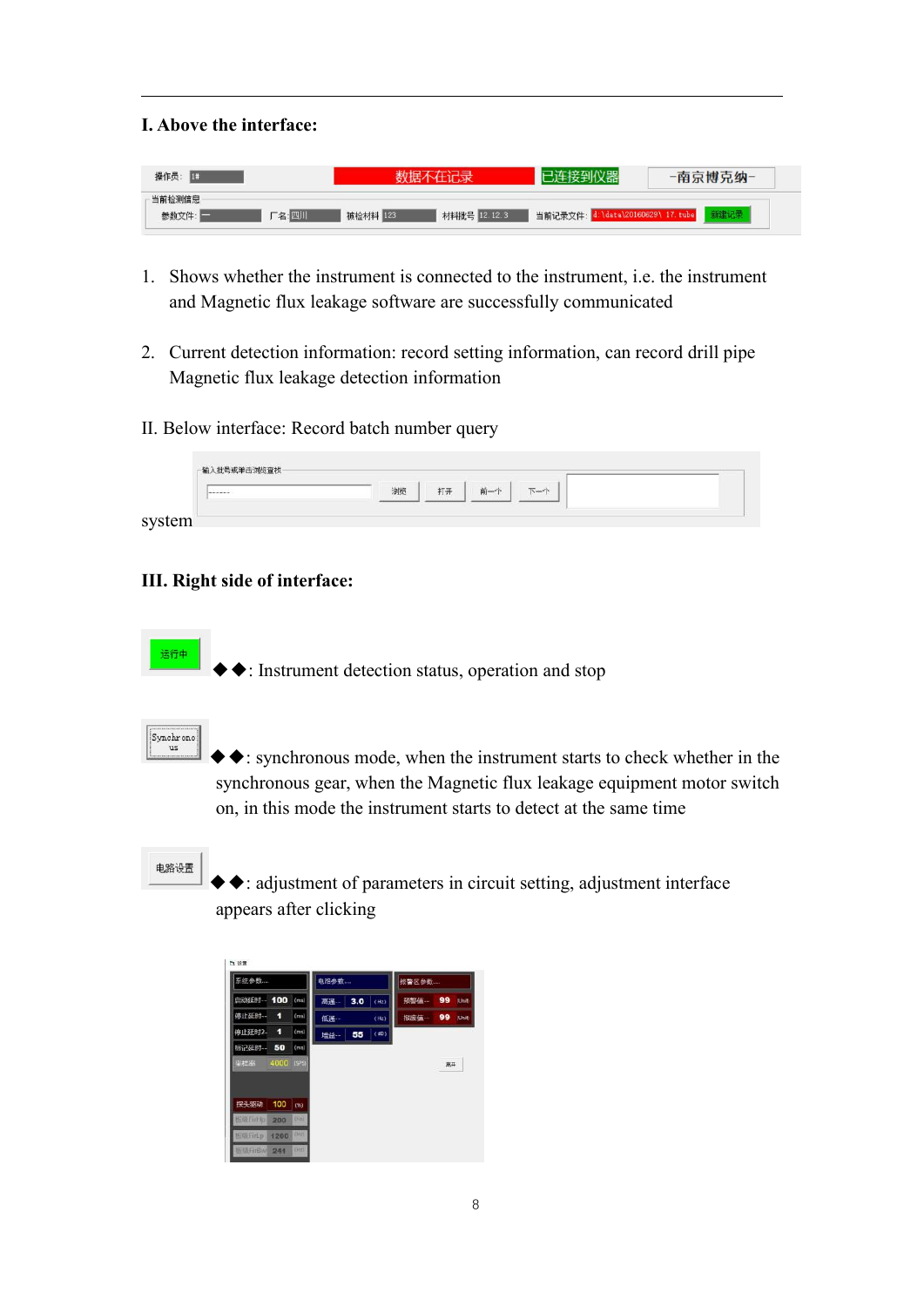<del>启动延时 -</del> **100** (ms). How long is the time delay after the motor switch is turned on to open the detection ms generally set to 50

 $\frac{1}{2}$   $\frac{1}{2}$   $\frac{1}{2}$   $\frac{1}{2}$   $\frac{1}{2}$   $\frac{1}{2}$  Click on the switch after the delay of how long to stop detection, generally set ms 50

sampling rate: the frequency of data collected by the instrument, generally set to 1000 sps..

高通-- 3.0 (Hz) : Circuit Parameters The internal parameters of the instrument are generally set Hz.0.2

增益--55  $(dB)$ : Circuit Parameters The internal parameters of the instrument are generally set dB 5

Alarm area parameters:

**99** (Unit) This parameter is used to set the first level alarm value. When the 预警值… Magnetic flux leakage detected reaches this value, the system outputs an alarm signal.<br>unit of this parameter is "Unit", please select between 1 and 99.

报废值-- **99** (Unit) This parameter is used to set the second level alarm value. When the magnetic flux leakage detected reaches this value, the system outputs an alarm signal. unit of this parameter is "Unit", please select between 1 and 99.General setting range 50-80

These parameters are system parameters and are used for further data processing. Users can keep factory settings, please do not modify, the modification may occur abnormal.

滤波设置  $\bullet$ : The instrument adjusts the signal state parameter, after clicking enters the adjustment interface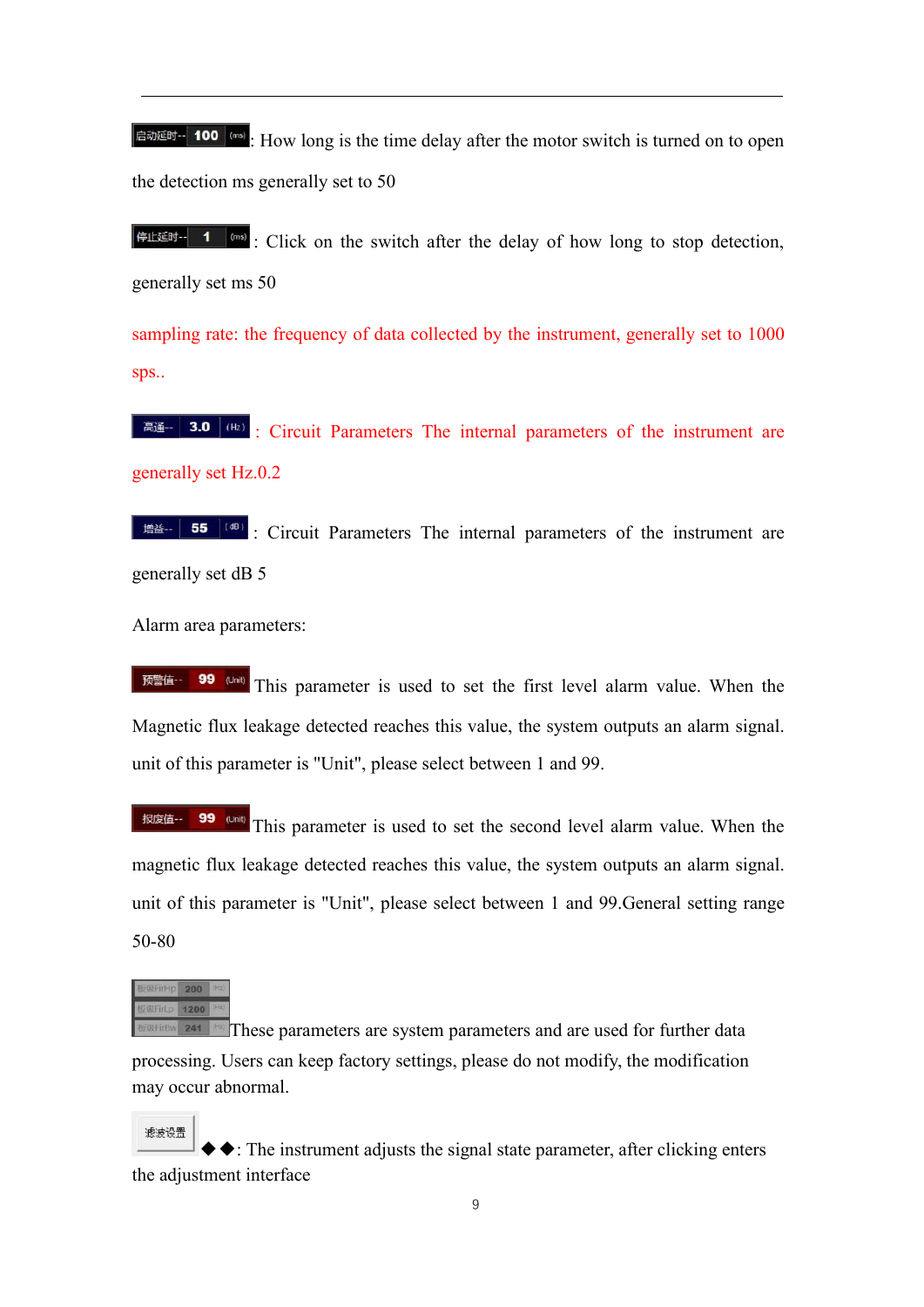|       | 高通(Hz) | 低通(Hx) | 需意(Hz)         | 倍数 | 偏移   |               |              |                           |
|-------|--------|--------|----------------|----|------|---------------|--------------|---------------------------|
| 通道1 4 |        | 40     | 5              | 55 | 4000 | ÷             | $\circ$      | <b>STATISTICS</b><br>复制参数 |
| 通道2 4 |        | 40     | 5              | 55 | 4000 | $\rightarrow$ | $\circ$      |                           |
| 通道3 4 |        | 40     | l6             | 55 | 4000 | $\rightarrow$ | $\circ$      |                           |
| 通道4 4 |        | 40     | 5              | 55 | 4000 | $\rightarrow$ | $\mathbf{o}$ |                           |
| 通道5 4 |        | 40     | $\overline{5}$ | 55 | 4000 | 5             | $\circ$      |                           |
| 通道6 4 |        | 40     | 5              | 55 | 4000 | $\rightarrow$ | $\circ$      |                           |
| 通道7 4 |        | 40     | 5              | 55 | 4000 | $\rightarrow$ | $\circ$      |                           |
| 通道8 4 |        | 40     | 5              | 55 | 4000 | $\rightarrow$ | $\circ$      |                           |

高通(Hz) 低通(Hz) 带宽(Hz) These three parameters are used for the first stage processing of the Magnetic flux leakage signal collected by the embedded system. Reasonable setting of these two parameters can maximize the program to remove the interference signal and retain the Magnetic flux leakage signal. it should be noted that the "high pass" value must be less than the "low pass" value, and the "broadband" value is a bifurcation band of high pass and low pass, which has been tested and optimized by our company's technicians.

High pass filter :0.1-650 Hz, the general set range is between 1-30, adjusted according to the Magnetic flux leakage detection.

low pass filter :1-10000 Hz, the general set range is between 50-200, adjusted according to the Magnetic flux leakage detection.

broadband: the isolation band between high-pass filter and low-pass filter, with a general range of 20-50.

倍数 This parameter is the signal (gain) regulation continuous adjustable, generally set in the range of 1-90, according to the Magnetic flux leakage signal size

to adjust.<br>**偏移**<br>This parameter is the detection signal offset position ,0 in the middle of the interface, the larger the detection signal baseline offset to the lower, generally set to 0 can not be adjusted.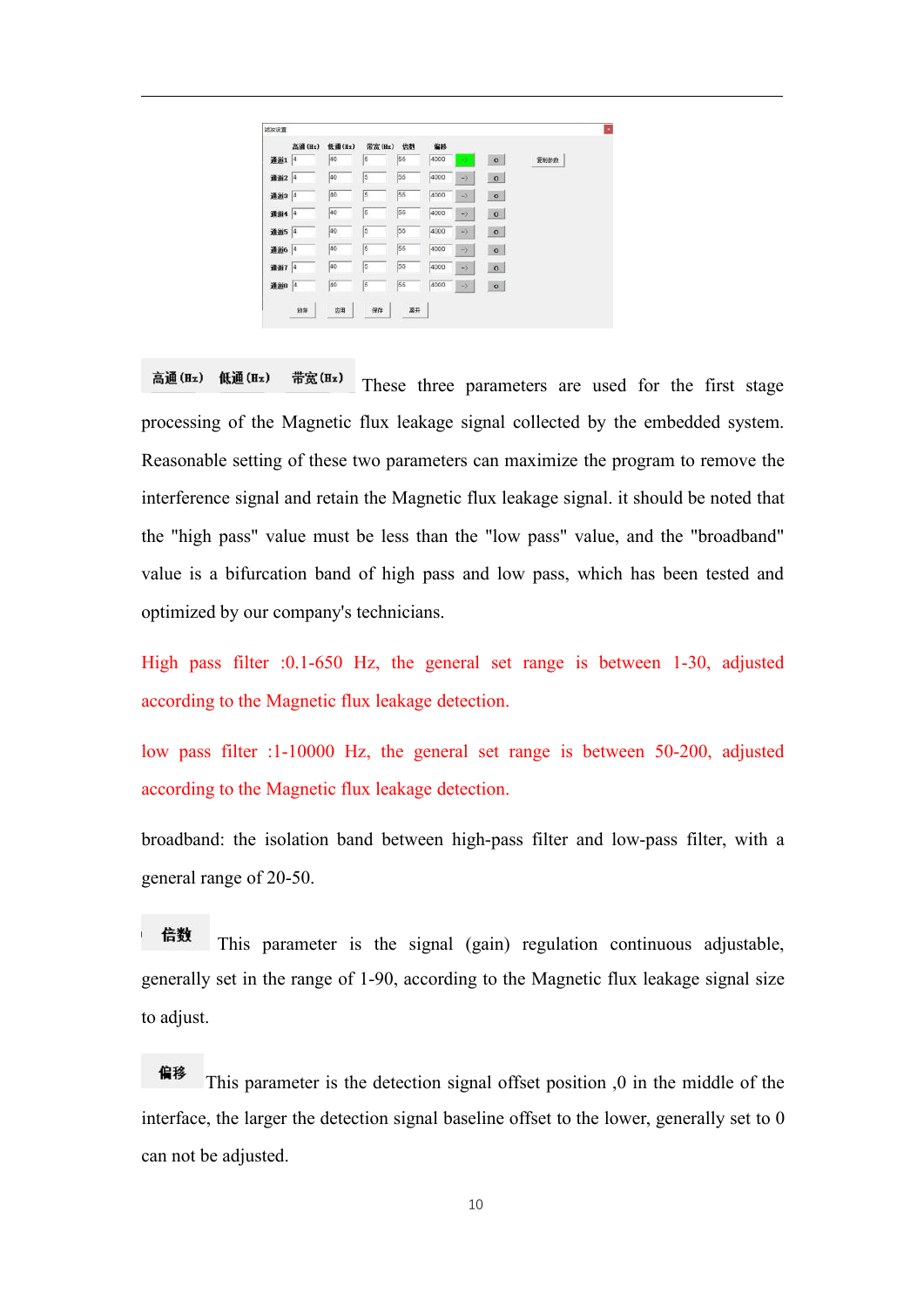$\boxed{\circ}$ 買制参数 If you need to unify the other channel parameters, you can select the o button of the channel you want to change, then click the copy parameter, click the application below the interface -- save the key, and the current channel parameter can be copied to the other channel parameters.

#### **9. equipment status**

#### 数据不在记录

This identification indicates that the data collected by the system is not recorded in the computer, even if the device is started and the waveform is displayed. will not display only after clicking this button. When "calibration, record search" will show

记录

"data is not recorded ", please pay special attention to this.-

#### 已连接到仪器

indicates the connection state of the instrument, normally the first two should be green connection state, the latter two groups should be red unconnected state. please note any red logo on the software interface, generally this represents abnormal status, please confirm it before use.

#### **10. Recording and reporting functions**

新建记录 This button is used to create a set of record data. Users can establish records according to their job management requirements, such as: records of a certain day, records of a certain type of steel pipe, and so on, generally we call it batch number. In the computer's file system, the batch number exists as a folder, which is stored in a data directory. Generally this directory is "E: \data\".. Users can also set their own. Set up method please consult

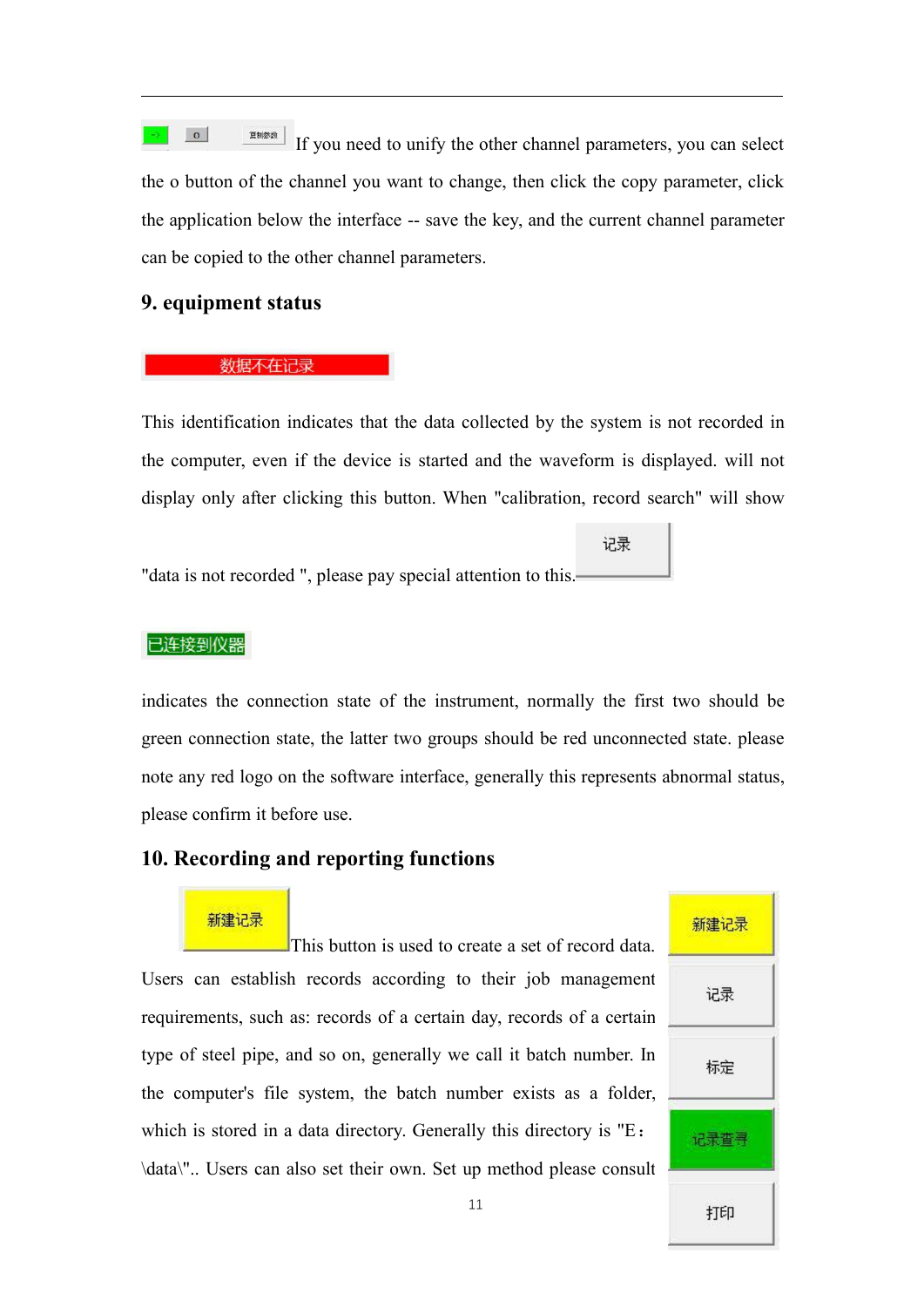the trainer. For each steel pipe to be tested, its record is a file under this batch directory.

|                 | 目录<br>文件夹                           |                      |             | $\Sigma$<br>$\Box$           |
|-----------------|-------------------------------------|----------------------|-------------|------------------------------|
| ٠               | 计算机 ▶ 新加性 ((c) ▶ data )<br>PIHAO008 | $-4$                 | 旋案 PIHAO008 | ٩                            |
| 组织 -<br>包含到库中 ▼ | 新建文件夹<br>共真                         |                      |             | $\Omega$<br><b>图 ▼</b><br>E1 |
| ☆ 収蔵夹           | 名称                                  | 修改日期                 | 类型          | 大小                           |
|                 | 1.11                                | 2015/12/14 14:10     | 文件          | 0 KEL                        |
| 国库              | $1$ $h$                             | 2015/11/27 11:33     | TUBE 文件     | 586 KE                       |
| 日视频             | E<br>2.tube                         | 2015/11/27 11:33     | TUBE 文件     | 586 KE                       |
| □图片             | <del>3.tube</del>                   | 2015/11/27 11:33     | TUBE 文件     | 586 KE                       |
| ·文档             | 4.tube                              | 2015/11/27 11:33     | TUBE 文件     | 586 KE                       |
|                 | 5.tube                              | 2015/11/27 11:32     | TUBE 文件     | 586 KE                       |
| ♪ 育乐            | 6.tube                              | 2015/11/27 11:34     | TUBE 文件     | 586 KE                       |
| 1 优酷影视库         | 7.tube                              | 2015/11/28 11:23     | TUBE 文件     | 0 KE                         |
|                 | $R$ tuha<br>$\epsilon$              | 2015/12/214-10<br>m. | THRF 立任     | 257 KF<br>٠                  |
| 图 计算机<br>49个对象  |                                     |                      |             |                              |

Start a batch number step:

新建记录 Click the following window:

| 选择材料<br>添加材料          | 选择厂名<br>添加厂名 | 选择材料批号<br>添加材料批号                    | 选择操作员<br>添加操作员                   |
|-----------------------|--------------|-------------------------------------|----------------------------------|
| 73<br>73<br>89<br>110 | 南京<br>釀      | 73<br>12.12.1<br>12.12.2<br>12.12.3 | 1#<br>1#<br>$24$<br>$34$<br>$44$ |
|                       |              | <b>PIHA0008</b>                     | 自动生成一个批号                         |
| Command5              |              |                                     | 开始这个批号                           |

Enter the name of a batch number on the left of the Start this batch number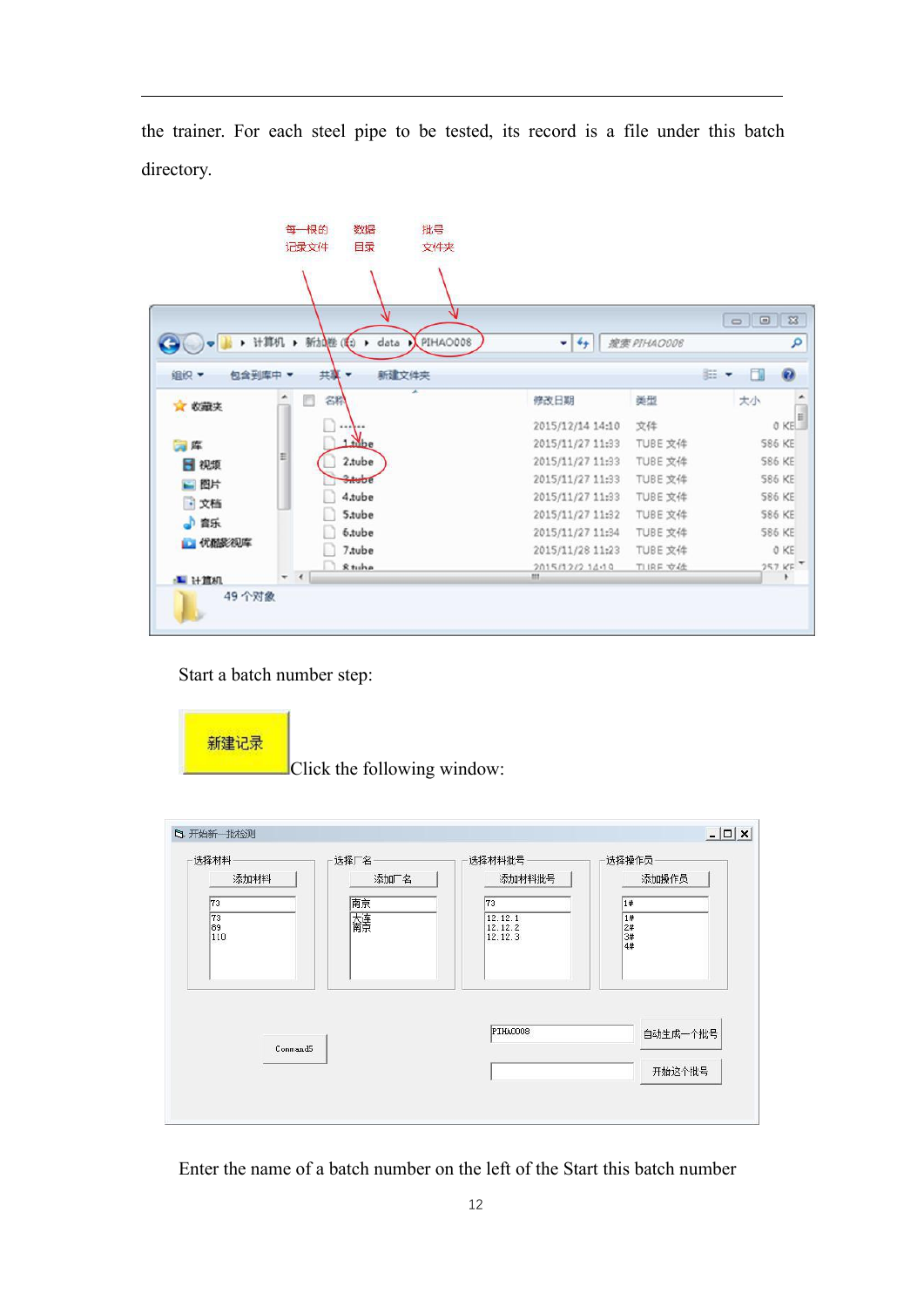button, click, and the batch number establishment is

pihao001 开始这个批号 开始这个批号 complete.

自动生成一个批号 Another way to create a batch number is to automatically generate a new batch number by clicking on the existing batch number. When a batch number has not been completed, the computer is shut down, the next boot is the default batch number.

The batch directory

currently in use is displayed in<br>当前记录文件: \data\PIHA0008\

main interface. display green

the upper right corner of the

when in record state and red when not record state.

记录

When the batch number has been set up, or using the existing batch number, click this button to start normal detection and record.<br>
Figure  $\frac{1}{2}$  Click this button after the program does not record the number of

记录查寻

detection, but can normally display the detection curve, to restore the recording function click the "record" button can.

To view previously recorded data, click the Record Search button to keep the program in search. When in search, the data being detected is not recorded and

displayed

Each query button in the middle of the main interface becomes available. (These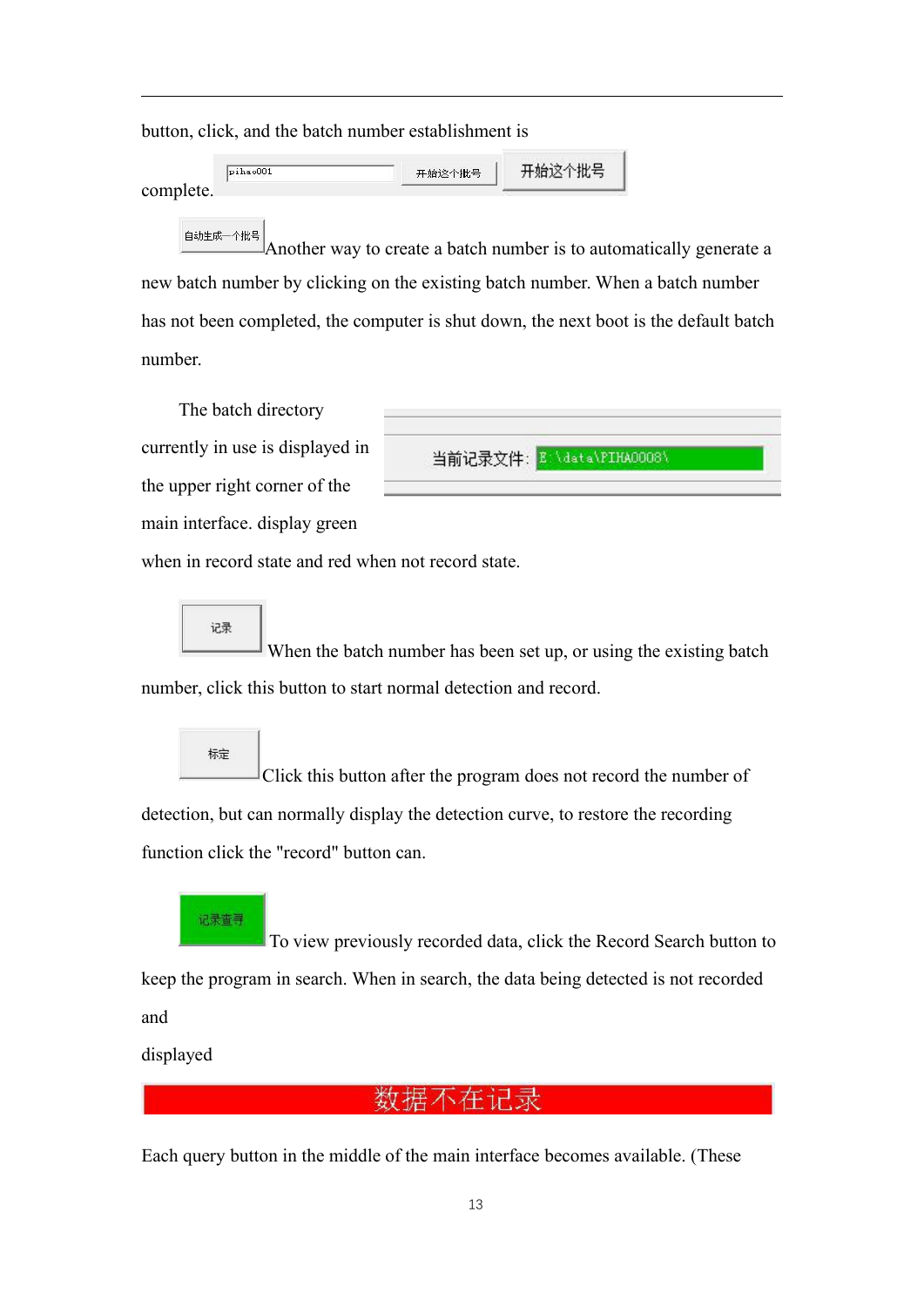buttons are not available when not in search

status)

| Click the pop-up data file directory dialog box |
|-------------------------------------------------|
|                                                 |
| $\times$                                        |
| 白的图<br>$\overline{\phantom{a}}$                 |
| 修改日期<br>∸<br>▼                                  |
| t<br>2015/12/1 14:42                            |
| 2015/12/15 12:08                                |
|                                                 |
|                                                 |
|                                                 |
|                                                 |
|                                                 |
|                                                 |
|                                                 |
| $\blacktriangleright$                           |
| 打开(0)<br>$\overline{ }$                         |
|                                                 |

Select Lot Number folder

| 查找范围 (I):<br>PIHA0008       | 白谷园                  |                       |
|-----------------------------|----------------------|-----------------------|
| 名称 ▲                        | 修改日期                 | $\blacksquare$        |
| 38.tube                     | 2015/12/2 17:00      |                       |
| 39.tube                     | 2015/12/2 17:01      |                       |
| 40 tube                     | 2015/12/2 17:03      |                       |
| 41.tube                     | 2015/12/2 17:04      |                       |
| 42.tube                     | 2015/12/2 17:05      |                       |
| 43.tube                     | 2015/12/2 17:08      |                       |
| 44.tube                     | 2015/12/15 11:44     |                       |
| 45 tube                     | 2015/12/15 12:04     |                       |
| 46.tube                     | 2015/12/15 12:05     |                       |
| 47.tube                     | 2015/12/15 12:07     |                       |
| 48.tube<br>罓                | 2015/12/15 12:08     |                       |
|                             |                      | $\blacktriangleright$ |
| 48. tube<br>文件名(N):         | $\blacktriangledown$ | 打开(0)                 |
| 文件类型(T):<br>All Files (*.*) | $\blacktriangledown$ | 取消                    |

Select the drill pipe record file, click on "open ", the main interface search related content becomes like this: